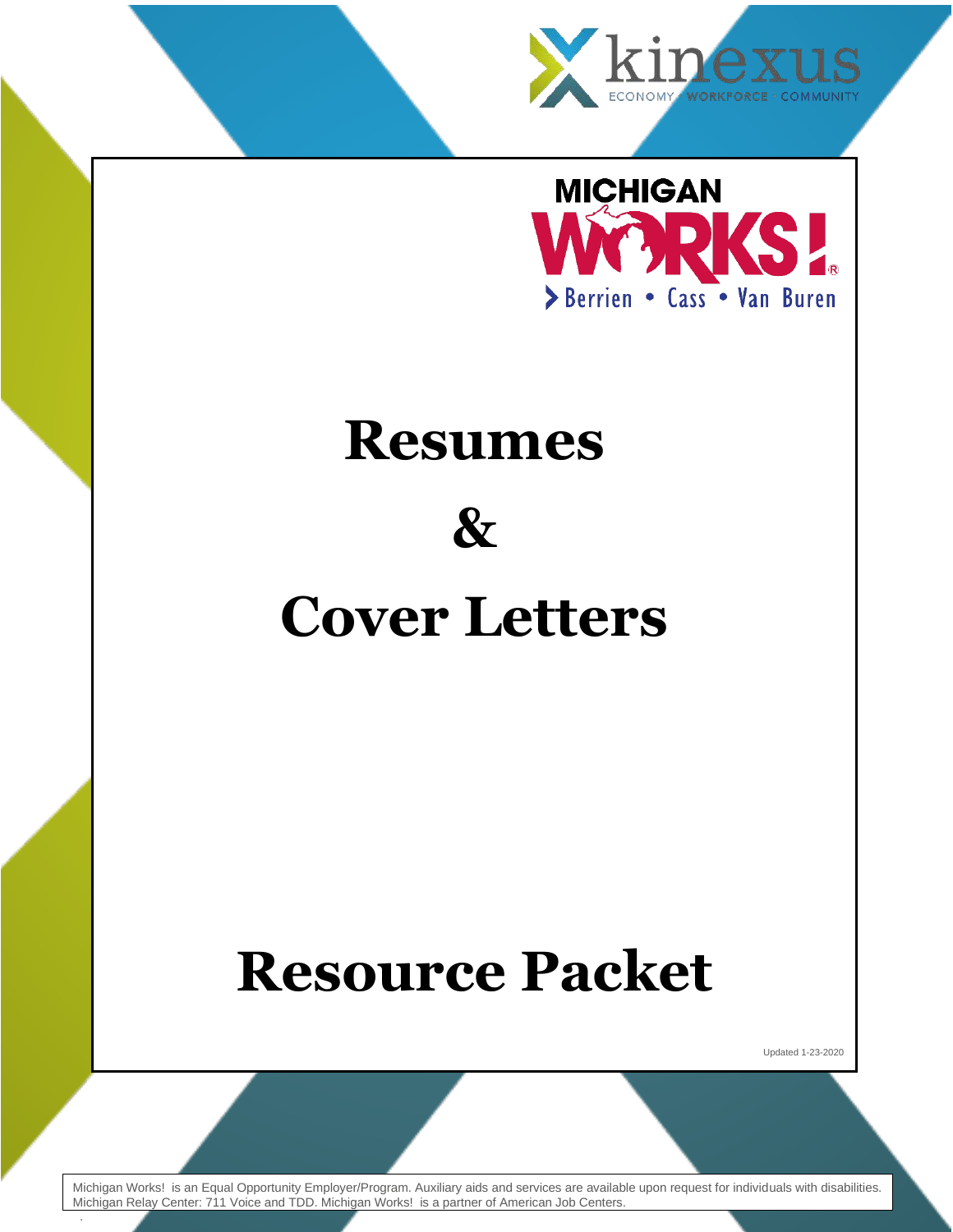# Writing a Great Bullet Point



**WHO** – Who did your job help? The company, clients, customers?

**WHAT** – What happened with the results of the job? If you did research, was that information published? If you had to do a report what was done with that information?

**WHEN** – When did the task happen? Daily, weekly, monthly? Stating how often you did something is an easy way to show productivity.

**WHERE** – Where did your duties occur? Did you have to travel for a job? Were you responsible for interacting with people outside of your organization?

**WHY & HOW**– Why did you do this? How did your job duties help or add to the organization's ability to function.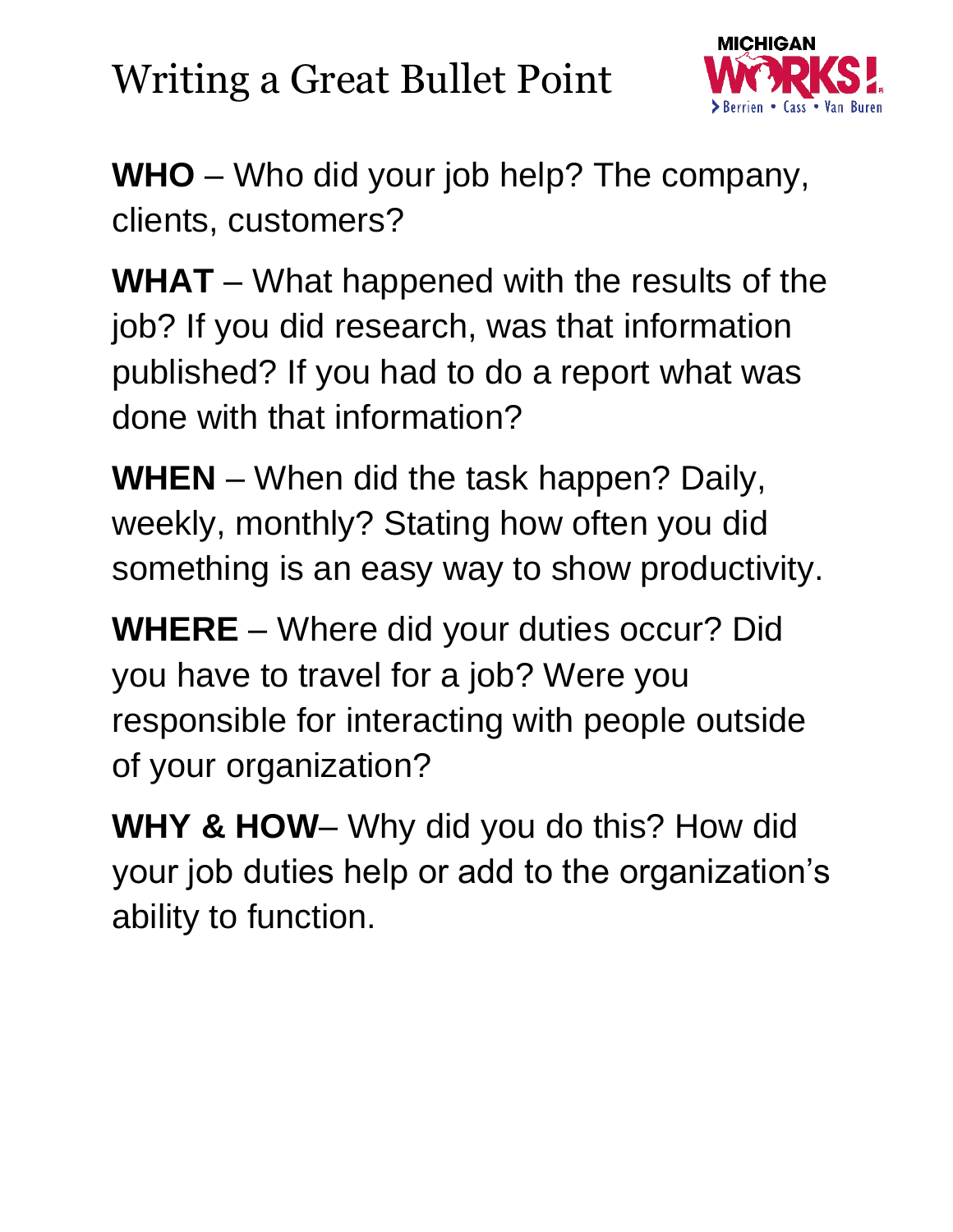



| <b>MANAGEMENT</b>         | <b>COMMUNICATION</b>          | <b>RESEARCH</b>          | <b>TECHNICAL</b>         |
|---------------------------|-------------------------------|--------------------------|--------------------------|
| <b>SKILLS</b>             | <b>SKILLS</b>                 | <b>SKILLS</b>            | <b>SKILLS</b>            |
|                           |                               |                          |                          |
| Administered              | Addressed                     | Analyzed                 | Adapted                  |
| Analyzed                  | Arbitrated                    | Clarified                | Applied                  |
| Assigned                  | Arranged                      | Collected                | Assembled                |
| Attained                  | Authored                      | Compared                 | <b>Build</b>             |
| Chaired                   | Collaborated                  | Conducted                | Calculated               |
| Coordinated               | Corresponded                  | Critiqued                | Computed                 |
| Delegated                 | Developed                     | Detected                 | Constructed              |
| Developed                 | Directed                      | Determined               | Converted                |
| Directed                  | <b>Drafted</b>                | Diagnosed                | Debugged                 |
| Evaluated                 | Edited                        | Evaluated                | Designed                 |
| Improved                  | Enlisted                      | Examined                 | Determined               |
| Increased                 | Formulated                    | Experimented             | Developed                |
| Initiated                 | Influenced                    | Explored                 | Engineered               |
| Integrated                | Interpreted                   | Extracted                | Fabricated               |
| Organized                 | Lectured                      | Formulated               | Fortified                |
| Oversaw                   | Mediated                      | Gathered                 | Installed                |
| Planned                   | Moderated                     | Inspected                | Maintained               |
| Prioritized               | Negotiated                    | Interviewed              | Operated                 |
| Produced                  | Persuaded                     | Invented                 | Overhauled               |
| Recommended               | Promoted                      | Investigated             | Printed                  |
| Reviewed                  | Publicized                    | Located                  | Programmed               |
| Scheduled                 | Reconciled                    | Measured                 | Rectified                |
| Supervised                | Recruited                     | Organized                | Regulated                |
|                           |                               |                          |                          |
|                           |                               |                          |                          |
| <b>TEACHING/HELPING</b>   | <b>FINANCIAL</b>              | <b>CREATIVE</b>          | <b>CLERICAL</b>          |
| <b>SKILLS</b>             | <b>SKILLS</b>                 | <b>SKILLS</b>            | <b>SKILLS</b>            |
|                           |                               |                          |                          |
| Adapted                   | Administered                  | Acted                    | Approved                 |
| Advised                   | Adjusted                      | Conceptualized           | Arranged                 |
| Assessed                  | Allocated                     | Created                  | Catalogued               |
| Clarified                 | Analyzed                      | Customized               | Classified               |
| Coached                   | Appraised                     | Designed                 | Collected                |
| Communicated              | Assessed                      | Developed                | Compiled                 |
| Coordinated               | Audited                       | Directed                 | Dispatched               |
| Counseled<br>Demonstrated | <b>Balanced</b>               | Established<br>Fashioned | Generated                |
| Educated                  | <b>Budgeted</b><br>Calculated | Founded                  | Implemented<br>Inspected |
| Explained                 | Computed                      | Illustrated              | Monitored                |
| Facilitated               | Conserved                     | Initiated                | Operated                 |
| Guided                    | Corrected                     | Integrated               | Organized                |
| Informed                  | Determined                    | Introduced               | Prepared                 |
| Instructed                | Developed                     | Invented                 | Processed                |
| Trained                   | Estimated                     | Performed                | Purchased                |
|                           | Forecasted                    | Planned                  | Recorded                 |
|                           | Managed                       | Shaped                   | Retrieved                |
|                           |                               |                          | Screened                 |
|                           |                               |                          |                          |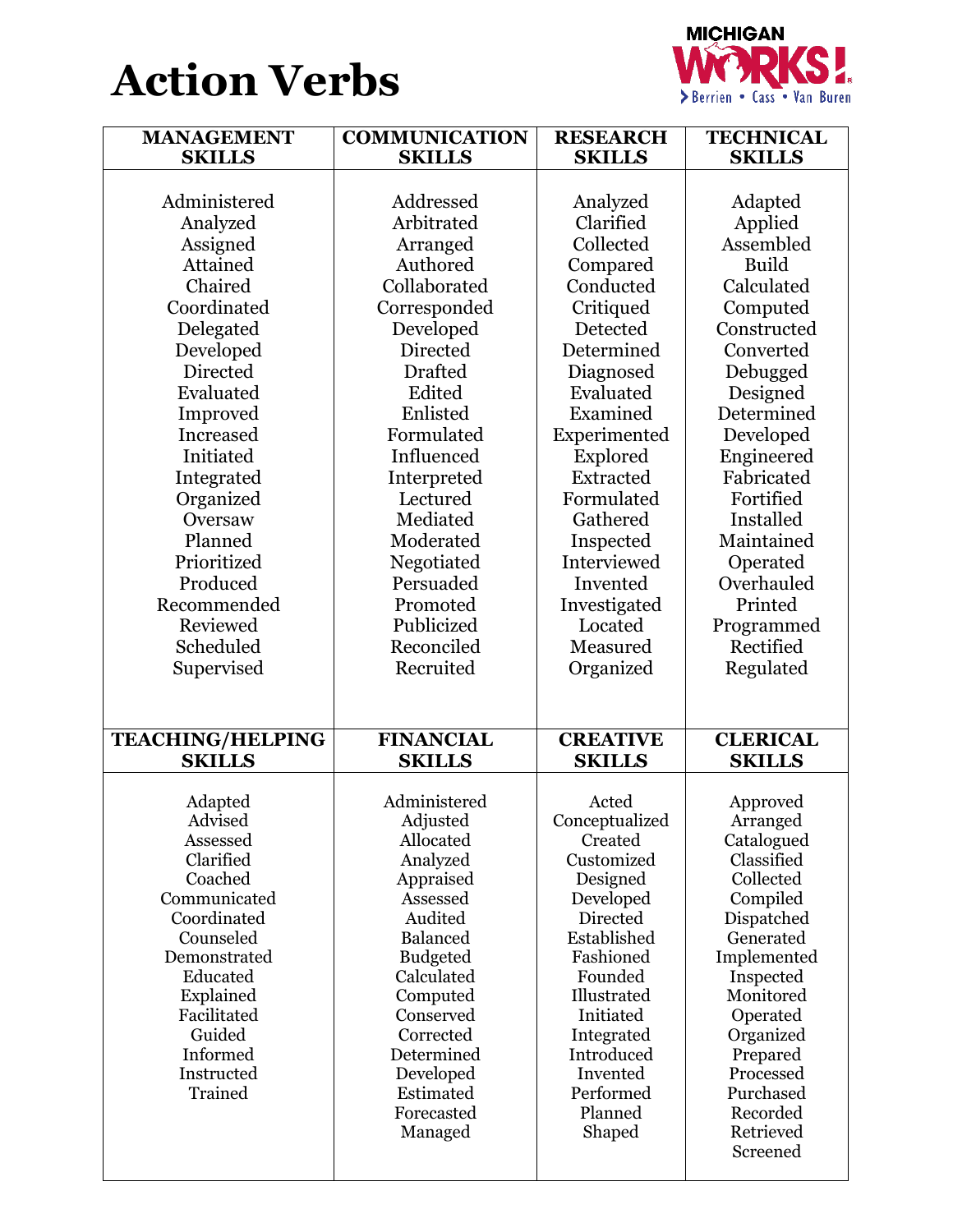# **Chronological**

• Best for standard positions, like manager

• Job posting says their ideal candidate is experienced in the field

• Company culture leans toward traditional and operates under the mantra 'if it ain't broke, don't fix it'

• Preferred by hiring managers and recruiters

# **Hybrid**

• If the job requires strong experience, but that isn't one of your strengths, you can add a functional element to your chronological experience

• Emphasize relevant achievements in a "Selected Achievement" section before "Work Experience"

# **Functional**

.Best for uncommon or for entry-level positions

• Job posting emphasizes the need for unique skills

• Company culture leans toward innovation and looking to change its culture

• Great if you're changing careers, entry-level or have a resume gap

Resume Styles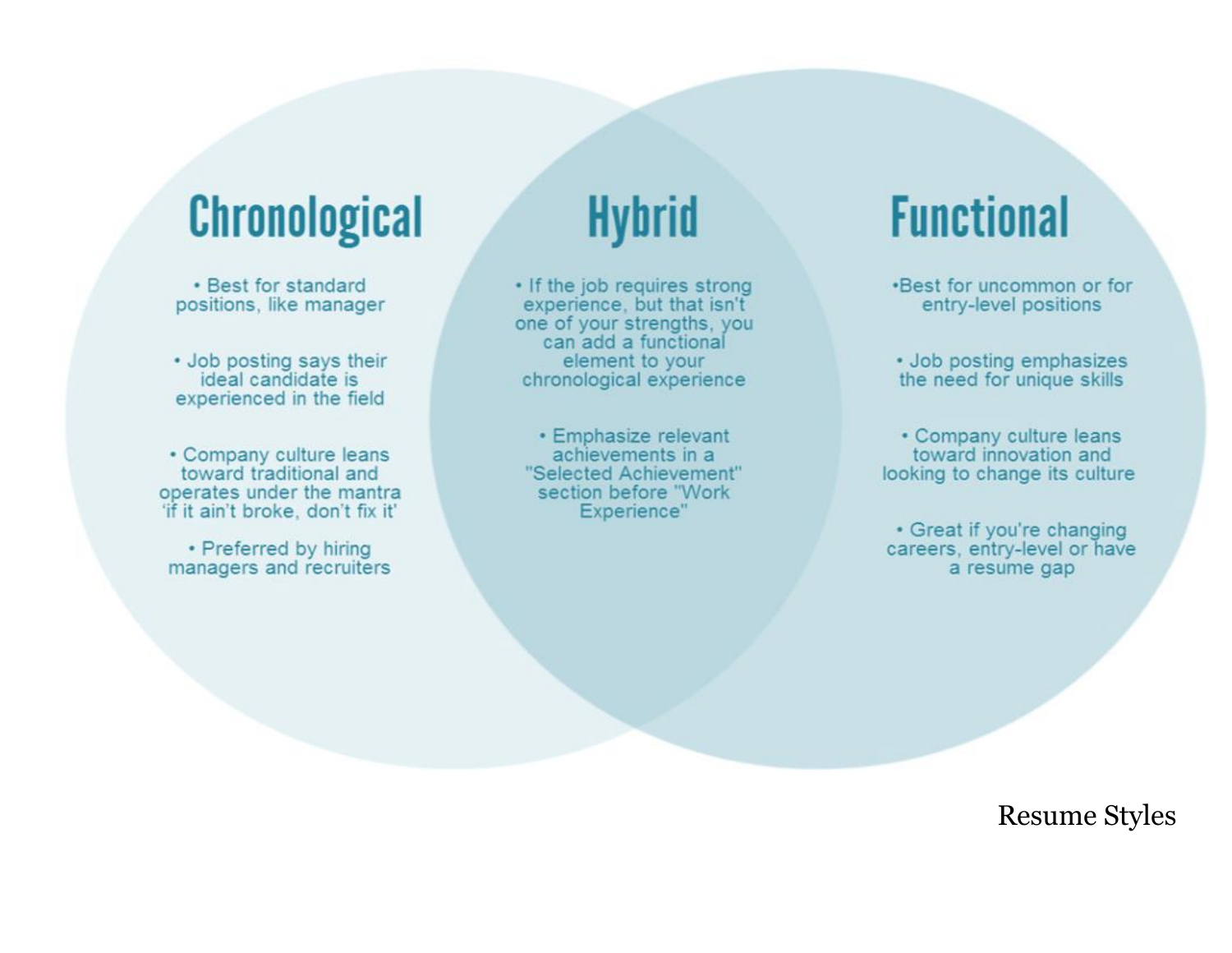## Cassie Holmes 1234 XYZ Drive, Benton Harbor, MI 555.123.4567 [CHolmes@gmail.com](mailto:CHolmes@gmail.com)

- **PersonalDevelopment Supply Chain Team Coaching**
	-
- 
- 
- 
- **Communications Negotiations Problem Resolution &Analysis**

### **Work Experience**

### **Kellogg's:** *Contract Recruiter*

- Acquired talent through the recruitment of industries specific engineers, nuclear specialists, graphics support, and various high levels, exempt positions.
- Provided full cycle recruiting including offer negotiations, relocation, and onboarding. Conducted new hire orientation, benefits overview, and planttours.
- Supervised daily activities of the Human Resources Employment Coordinator, and provided weekly and monthly staffing reports to senior managementteam.

### **Whirlpool:** *Business Development Specialist*

- Generated increase in business within assigned territory, with an emphasis on Human Resources services and talent acquisition.
- Supervised staff, and coordinated the scheduling of all employee assignments.

### **Manpower:** *Staffing/Recruiting Specialist*

- Oversaw the initial reviewing, screening, behavioral interviewing, testing, and hiring of 130+ industrial positions on-site.
- Utilized Microsoft Office applications to efficiently track and record all applicant information, the scheduling of multiple assignments and classroominstruction.
- Monitored new employee progress at day intervals by utilizing a probationary report and interfacing weekly with plant supervisors and managers to resolve issues and obtain status.

## **Education**

Undergraduate Coursework- *DePaul University, College of Commerce*, Chicago, IL

## **References on Request**

Chronological Resume: Outdated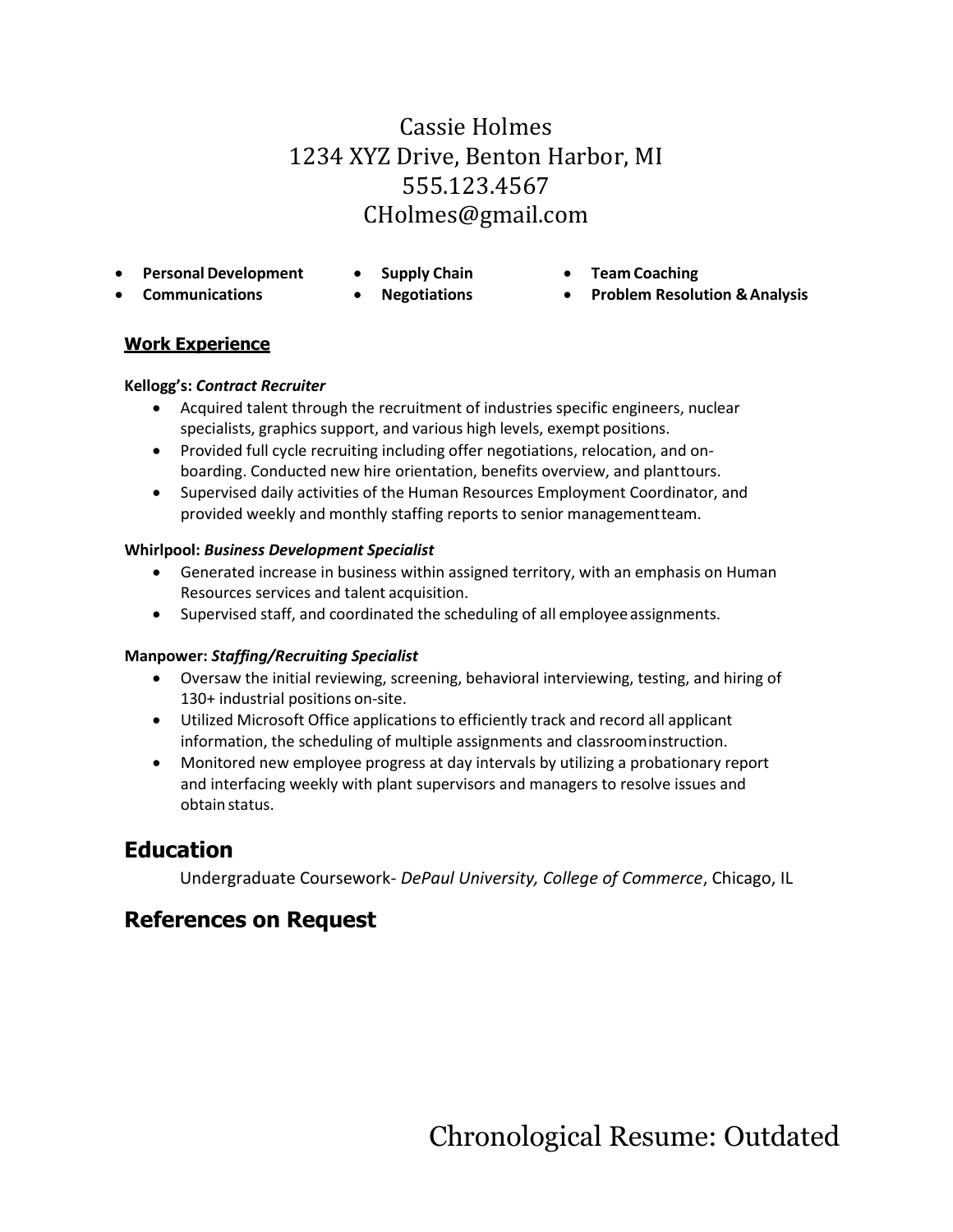| <b>Cassie Holmes</b>                                                                                                                                                   |                                                                        |
|------------------------------------------------------------------------------------------------------------------------------------------------------------------------|------------------------------------------------------------------------|
| 1234 XYZ Drive, Benton Harbor, MI                                                                                                                                      |                                                                        |
| 555.123.4567                                                                                                                                                           |                                                                        |
| CHolmes@gmail.com                                                                                                                                                      | <b>Comment [k1]:</b> Name – Font larger & bold                         |
|                                                                                                                                                                        | Address - Smaller font                                                 |
| <b>Purchasing Analysis - Business Development - Recruiting</b>                                                                                                         |                                                                        |
| Business professional with proven success in recruiting, human resources, customer service, and call                                                                   |                                                                        |
| center operations. Highly productive and motivated to work in a team environment, with the ability to                                                                  |                                                                        |
| work efficiently independently to exceed goals and objectives.                                                                                                         | <b>Comment [k2]:</b> Added Qualifications Summary                      |
| <b>Personal Development</b><br><b>Supply Chain</b><br><b>Team Coaching</b><br><b>Communications</b><br><b>Negotiations</b><br><b>Problem Resolution &amp; Analysis</b> |                                                                        |
| <b>Work Experience</b>                                                                                                                                                 | <b>Comment [k3]:</b> Font size changed to match<br>'Education' header. |
| <b>Kellogg's: Contract Recruiter</b><br>Kalamazoo, MI 2010-2016                                                                                                        | <b>Comment [k4]:</b> Add employment location &                         |
| Acquired talent through the recruitment of industries specific engineers, nuclear<br>$\bullet$                                                                         | dates - for all three positions.                                       |
| specialists, graphics support, and various high level, exempt positions.                                                                                               |                                                                        |
| Provided full cycle recruiting including offer negotiations, relocation, and on-<br>٠                                                                                  |                                                                        |
| boarding. Conducted new hire orientation, benefits overview, and plant tours.                                                                                          |                                                                        |
| Supervised daily activities of the Human Resources Employment Coordinator, and<br>$\bullet$                                                                            |                                                                        |
| provided weekly and monthly staffing reports to senior management team.                                                                                                |                                                                        |
|                                                                                                                                                                        |                                                                        |
| <b>Whirlpool: Business Development Specialist</b>                                                                                                                      |                                                                        |
| Benton Harbor, MI 2005-2010                                                                                                                                            |                                                                        |
| • Generated an increase in business within assigned territory by 30%, with an emphasis<br>on Human Resources services and talent acquisition.                          | <b>Comment [k5]:</b> Included data.                                    |
| Supervised a staff of five direct reports and coordinated the scheduling of all employee<br>٠                                                                          |                                                                        |
| assignments with a department of twenty.                                                                                                                               | <b>Comment [k6]:</b> Included data.                                    |
|                                                                                                                                                                        |                                                                        |
| <b>Manpower: Staffing/Recruiting Specialist</b>                                                                                                                        |                                                                        |
| St. Joseph, MI 2000-2005                                                                                                                                               |                                                                        |
| Oversaw the initial reviewing, screening, behavioral interviewing, testing, and hiring of<br>$\bullet$                                                                 |                                                                        |
| 130+ industrial positions on-site.                                                                                                                                     |                                                                        |
| Utilized Microsoft Office applications to efficiently track and record all applicant                                                                                   |                                                                        |
| information, the scheduling of multiple assignments, and classroom instruction.                                                                                        |                                                                        |
| Monitored new employee progress at day intervals by utilizing a probationary report                                                                                    |                                                                        |
| and interfacing weekly with plant supervisors and managers to resolve issues and<br>obtainstatus.                                                                      |                                                                        |
| <b>Education</b>                                                                                                                                                       | <b>Comment [k7]:</b> Font size changed to match                        |
| DePaul University, College of Commerce, Chicago, IL                                                                                                                    | 'Work Experience' header.                                              |
|                                                                                                                                                                        | <b>Comment [k8]:</b> Removed 'coursework'.                             |
| Chronological Resume: Updated                                                                                                                                          |                                                                        |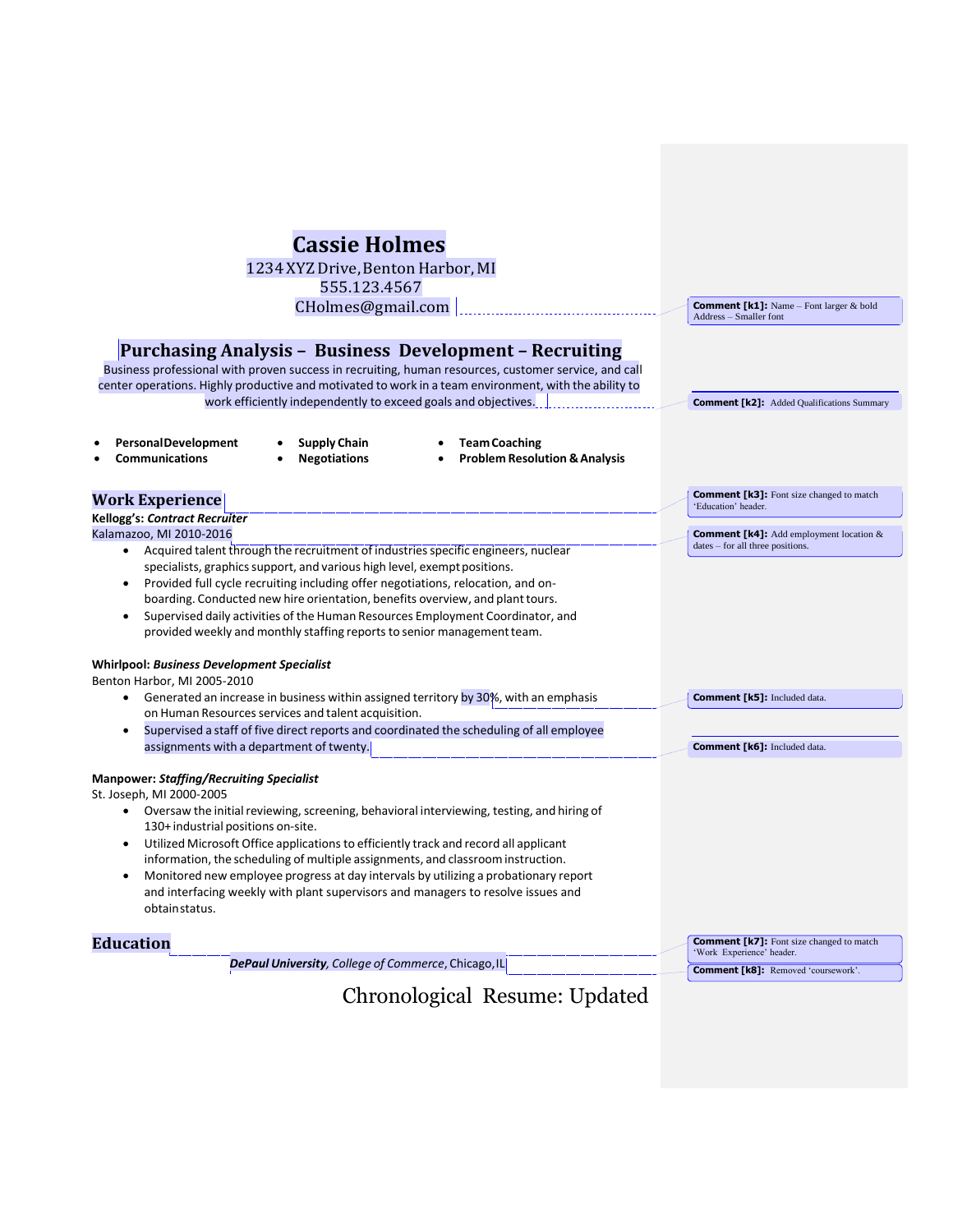## **Cassie Holmes** 1234 XYZ Drive, Benton Harbor, MI 555.123.4567 [CHolmes@gmail.com](mailto:CHolmes@gmail.com)

## **Purchasing Analysis – Business Development – Recruiting**

Business professional with proven success in recruiting, human resources, customer service, and call center operations. Highly productive and motivated to work in a team environment, with the ability to work efficiently independently to exceed goals and objectives.

- **PersonalDevelopment Supply Chain Team Coaching**
	-
- 
- **Communications Negotiations Problem Resolution &Analysis**
	-
- 

## **Work Experience**

### **Kellogg's:** *Contract Recruiter*

Kalamazoo, MI 2010-2016

- Acquired talent through the recruitment of industries specific engineers, nuclear specialists, graphics support, and various high level, exemptpositions.
- Provided full cycle recruiting including offer negotiations, relocation, and onboarding. Conducted new hire orientation, benefits overview, and plant tours.
- Supervised daily activities of the Human Resources Employment Coordinator, and provided weekly and monthly staffing reports to senior managementteam.

### **Whirlpool:** *Business Development Specialist*

Benton Harbor, MI 2005-2010

- Generated an increase in business within assigned territory by 30%, with an emphasis on Human Resources services and talent acquisition.
- Supervised a staff of five direct reports and coordinated the scheduling of all employee assignments with a department of twenty.

### **Manpower:** *Staffing/Recruiting Specialist*

St. Joseph, MI 2000-2005

- Oversaw the initial reviewing, screening, behavioral interviewing, testing, and hiring of 130+ industrial positions on-site.
- Utilized Microsoft Office applications to efficiently track and record all applicant information, the scheduling of multiple assignments, and classroominstruction.
- Monitored new employee progress at day intervals by utilizing a probationary report and interfacing weekly with plant supervisors and managers to resolve issues and obtain status.

## **Education**

*DePaul University, College of Commerce*, Chicago, IL

# Chronological Resume: Updated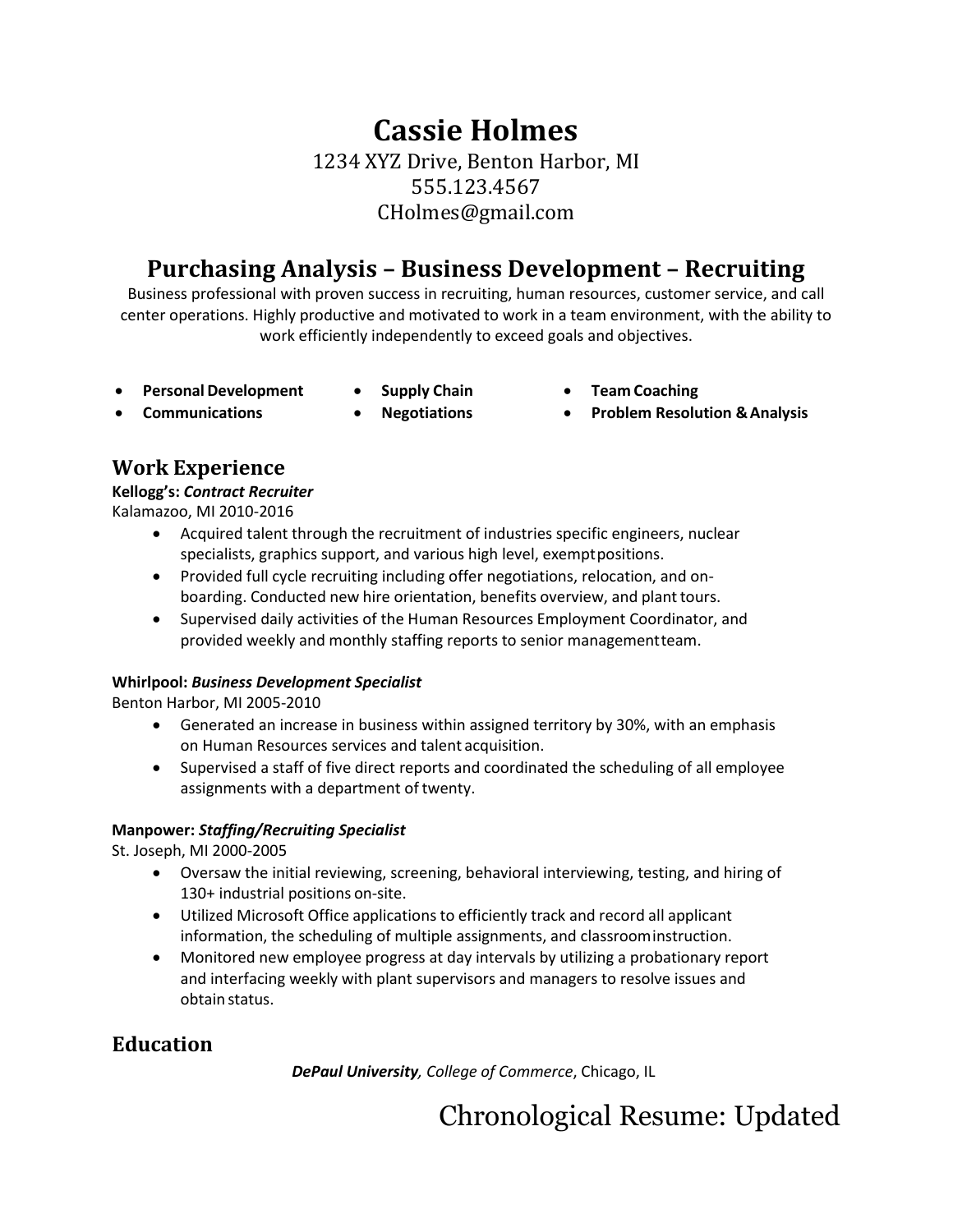## **Matt Tanner**

1234 XYZ Drive Coloma, MI | 555.123.4567 | [FootballDad@gmail.com](mailto:FootballDad@gmail.com)

### **Customer Service/Sales Representative**

Skills Summary

Commercial Sales Customer Service Process Improvement

### Professional Experience

### **Sales and Customer Service**

- Completed sales over the phone and in person to residential and commercial customers
- Consulted customers with enrollments, promotions, and benefitquestions
- Explained features, advantages, and disadvantages of products/services and suggested additions and changes to customer accounts
- Acted on sales leads and performed cold calls to establish new customeraccounts
- Processed customer orders on lumber, structures, and other building materials
- Trained and developed associates' customer service skills and productknowledge

### **Safety Specialist**

- Investigated cases from consumers with personal injury or property damage due to a home appliance purchase
- Collaborated with outside agencies including as Consumer Product Safety Commission, the Better Business Bureau, State Attorney General's Office, and legaldepartment
- Processed work requests and scheduled projects based on client need including reimbursement, product replacement, service contract, or repurchase incentive
- Mentored and guided staff; ensuring all were well-trained and capable of completing assigned duties
- Trained and developed associates' customer service skills and productknowledge

### Education and Certifications

Bachelorof Science (Communication/Criminal Justice) | Western Michigan University | Kalamazoo, MI Associate of Applied Science (Criminal Justice) | Lake Michigan College | Benton Harbor, MI Firefighting & Rescue Certificate | United States Air Force | Chanute Air Force Base, IL

### Employment History

- ➢ **Call Center Representative**
- ➢ **Security Guard**
- ➢ **Salesman**
- ➢ **Security Guard**
- ➢ **Manager-Trainee**
- ➢ **Customer Service & SafetySpecialist**

Functional Resume: Outdated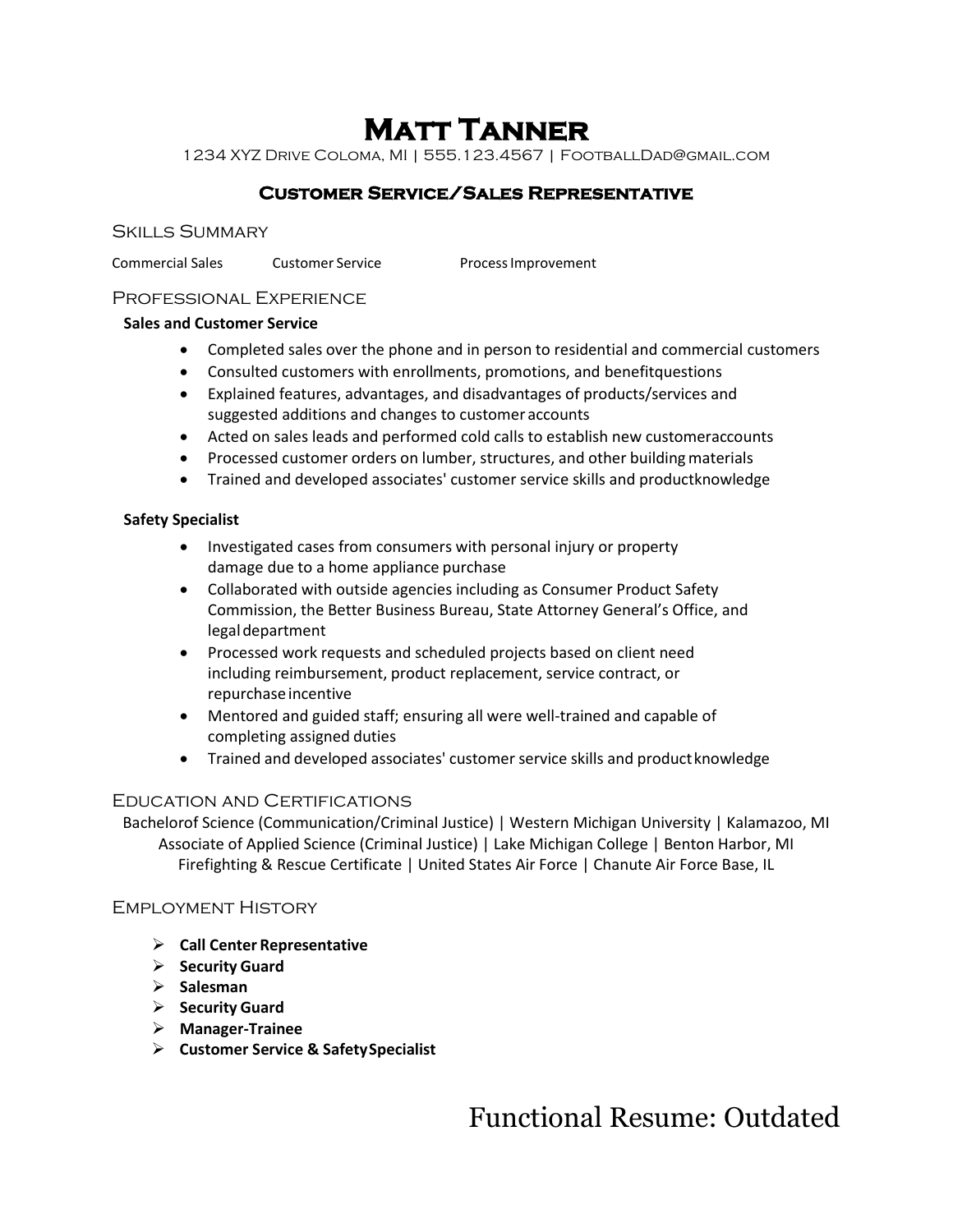### **Matt Tanner**  1234 XYZ Drive Coloma, MI 49038| (555) 314-1215 [| mtanner@yahoo.com](mailto:mtanner@yahoo.com)

**Comment [k1]:** Professional email.

#### **Customer Service/Sales Representative**

| <b>SKILLS SUMMARY</b>                       |                            | <b>Comment [k2]:</b> Updated all 'headers' to be more |
|---------------------------------------------|----------------------------|-------------------------------------------------------|
| Commercial & Residential Sales              | <b>Fact Finding</b>        | defined.                                              |
| <b>Customer Service Process Improvement</b> | Cold Calls                 |                                                       |
| Call Center                                 | <b>Resource Allocation</b> |                                                       |
| Presentations                               | Compliance                 | <b>Comment [k3]:</b> Added skills.                    |
| <b>PROFESSIONAL EXPERIENCE</b>              |                            |                                                       |
| <b>Sales and Customer Service</b>           |                            |                                                       |

- Over 20 years experience in direct customersupport call centers anddispatch
- Completed sales over the phone and in person to residential and commercialcustomers
- Consulted customers with enrollments, promotions, and benefit questions
- Explained features, advantages and disadvantages of products/services, and suggested changes to customer accounts
- Managed sales territory of over 150 accounts in the Southwest Michigan area
- Acted on sales leads and performed cold calls to establish new customer accounts
- Processed customer orders on lumber, structures, and other building materials
- Trained and developed associates' customerservice skills and productknowledge

#### **Safety Specialist**

- Investigated 15 cases monthly for consumers with personal injury or property damage due to a home appliancepurchase
- Collaborated with outside agencies including as Consumer Product Safety Commission, the Better Business Bureau, State Attorney General's Office, and legaldepartment
- Processed work requests and scheduled projects based on client need including reimbursement, product replacement, service contract, or repurchase incentive
- Mentored and guided staff; ensuring all were well-trained and capable of completing assigned duties

#### **Education and Certifications**

**Bachelor of Science (Communication/Criminal Justice)** | Western Michigan University | Kalamazoo, MI Firefighting & Rescue Certificate | United States Air Force | Chanute Air Force Base, IL

#### **Employment History**

**Call Center Representative**| Four Winds Casino| New Buffalo, MI **Security Guard**| Securitas| Kalamazoo, MI **Salesman**| Express Employment Professionals (Joy's Johns)| Saint Joseph, MI **Security Guard**| Magnum Security| Niles, MI **Manager-Trainee**| 84 Lumber| Benton Harbor, MI **Customer Service & Safety Specialist**| Whirlpool Corp| Benton Harbor, MI

**Comment [k6]:** Add employer and location

**Comment [k4]:** Updated bullet points to provide

**Comment [k5]:** Updated to remove, Associate Degree – Bachelor Degree only needed.

more data for outcomes/volume.

### Functional Resume: Updated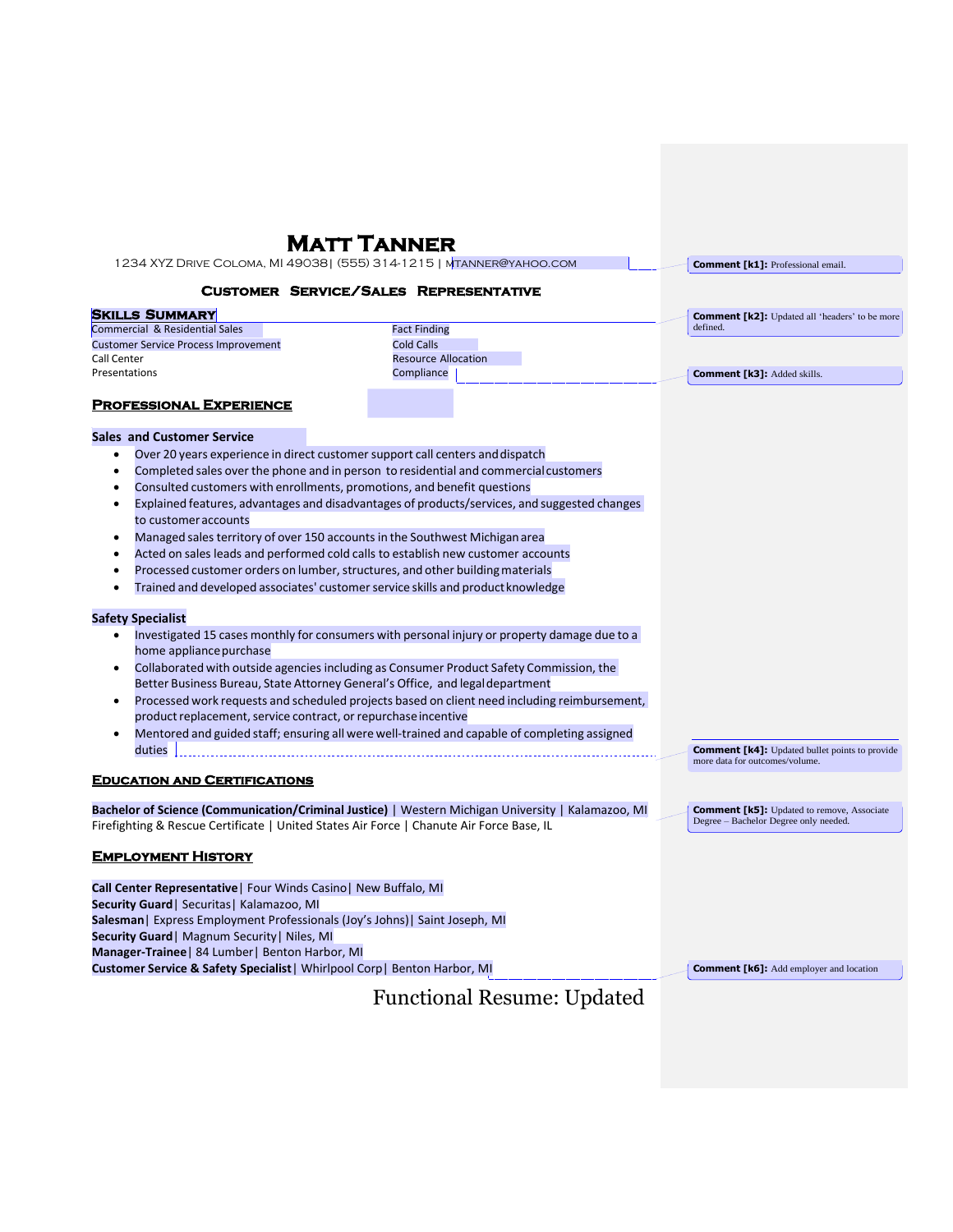# **Matt Tanner**

5378 Lorainne Lane Coloma, MI 49038| (555) 314-1215 [| mtanner@yahoo.com](mailto:mtanner@yahoo.com)

### **Customer Service/Sales Representative**

### **Skills Summary**

Commercial & Residential Sales Customer Service ProcessImprovement Call Center Presentations

Fact Finding Cold Calls Resource Allocation Compliance

### **Professional Experience**

### **Sales and Customer Service**

- Over 20 years experience in direct customer support call centers and dispatch
- Completed sales over the phone and in person to residential and commercial customers
- Consulted customers with enrollments, promotions, and benefitquestions
- Explained features, advantages and disadvantages of products/services, and suggested changes to customer accounts
- Managed sales territory of over 150 accounts in the Southwest Michiganarea
- Acted on sales leads and performed cold calls to establish new customeraccounts
- Processed customer orders on lumber, structures, and other building materials
- Trained and developed associates' customer service skills and product knowledge

### **Safety Specialist**

- Investigated 15 cases monthly for consumers with personal injury or property damage due to a home appliance purchase
- Collaborated with outside agencies including as Consumer Product Safety Commission, the Better Business Bureau, State Attorney General's Office, and legal department
- Processed work requests and scheduled projects based on client need including reimbursement, product replacement, service contract, or repurchaseincentive
- Mentored and guided staff; ensuring all were well-trained and capable of completing assigned duties

### **Education and Certifications**

**Bachelor of Science (Communication/Criminal Justice)** | Western Michigan University | Kalamazoo, MI Firefighting & Rescue Certificate | United States Air Force | Chanute Air Force Base, IL

### **Employment History**

**Call Center Representative**| Four Winds Casino| New Buffalo, MI **Security Guard**| Securitas| Kalamazoo, MI **Salesman**| Express Employment Professionals (Joy's Johns)| Saint Joseph, MI **Security Guard**| Magnum Security| Niles, MI **Manager-Trainee**| 84 Lumber| Benton Harbor, MI **Customer Service & Safety Specialist**| Whirlpool Corp| Benton Harbor, MI

Functional Resume: Updated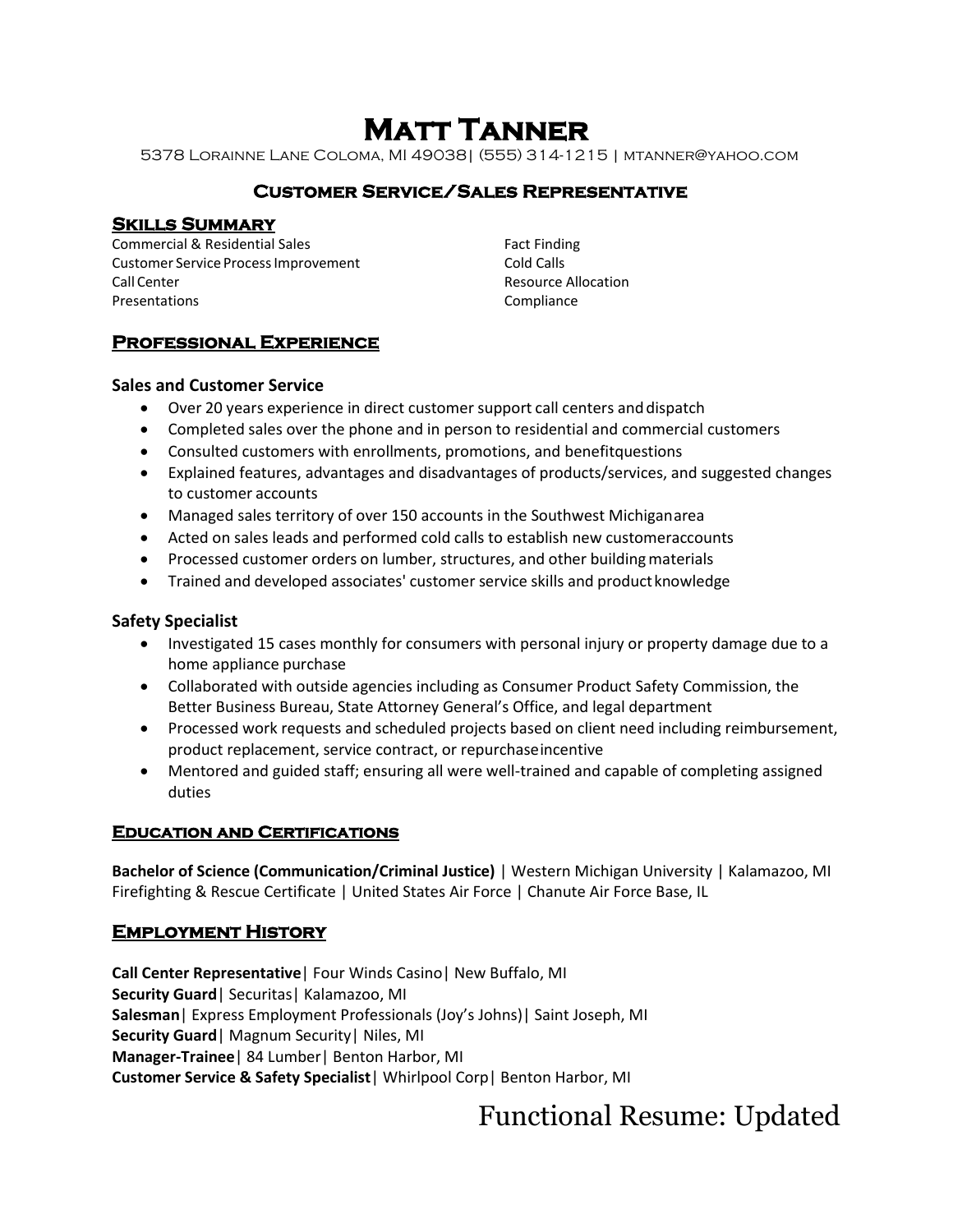## **Kramer A. Smith**

1234 Hire Me Drive • St. Joseph, MI 49085 • (H): 555-367-5309 (C): 555-867-5309 • [newhire@gmail.com](mailto:newhire@gmail.com)

### **Objective**

**Experienced professional seeking a position in project management where I can utilize my experience.**

- 
- 
- **Budget Development & Cost Control Production & Scheduling**
- **Purchase Order & Procurement Professional Recruitment**
- **Construction Scope Development Contract Negotiation & Administration**
	- **Continuous Improvement & Best Practices**
	-
	-

### **Summary of Qualifications**

- Strength in the ability to instill vision to achieve company goals and surpass production expectations while maintaining quality, safety and customer service integrity through total quality management.
- Experienced in operational restructuring to address organizational growth, reduce costs, and improve service.
- Overseesfacility operations to ensure facility requirements are met within work order system used to dispatch maintenance staff and service providers for repairs, maintenance, and safety.
- Leadership through facility transitions and restructuring that yield increased productivity and employee satisfaction.

### **Professional Experience**

### **2005-Present** | Senior Project Manager, Gingko Industries, Chicago, IL

- Oversee Project Management for client projects related to construction, space and occupancy covering 1.2M square feet in multiple locations, building, and geographic areas, with \$2.22M labor services managed in the installation of \$7.72M new workspace furniture.
- Manage sub-contractor services, including contract negotiation and administration, along with management and development of Audio/Visualservices program to enhance company portfolio of service offerings to client.

**1999-2005Program Manager**, Van Delay Industries, Zeeland, MI

**1998-1999Personnel Consultant**, Outfitters Inc., Benton Harbor, MI

**1992-1998 Plant Manager**, Newman J. Scotts Inc. , Benton Harbor, MI

**1986-1992 Interim Plant Superintendent/Plant Manager**, The Muffin Tops Co., Benton Harbor, MI

### **Training and Certifications**

- **IFMA-CFM**, March 2003
- **Certified Thermal Processing Systems**, February,1998
- **Lake Michigan College**, BusinessAdministration

Hybrid Example: Outdated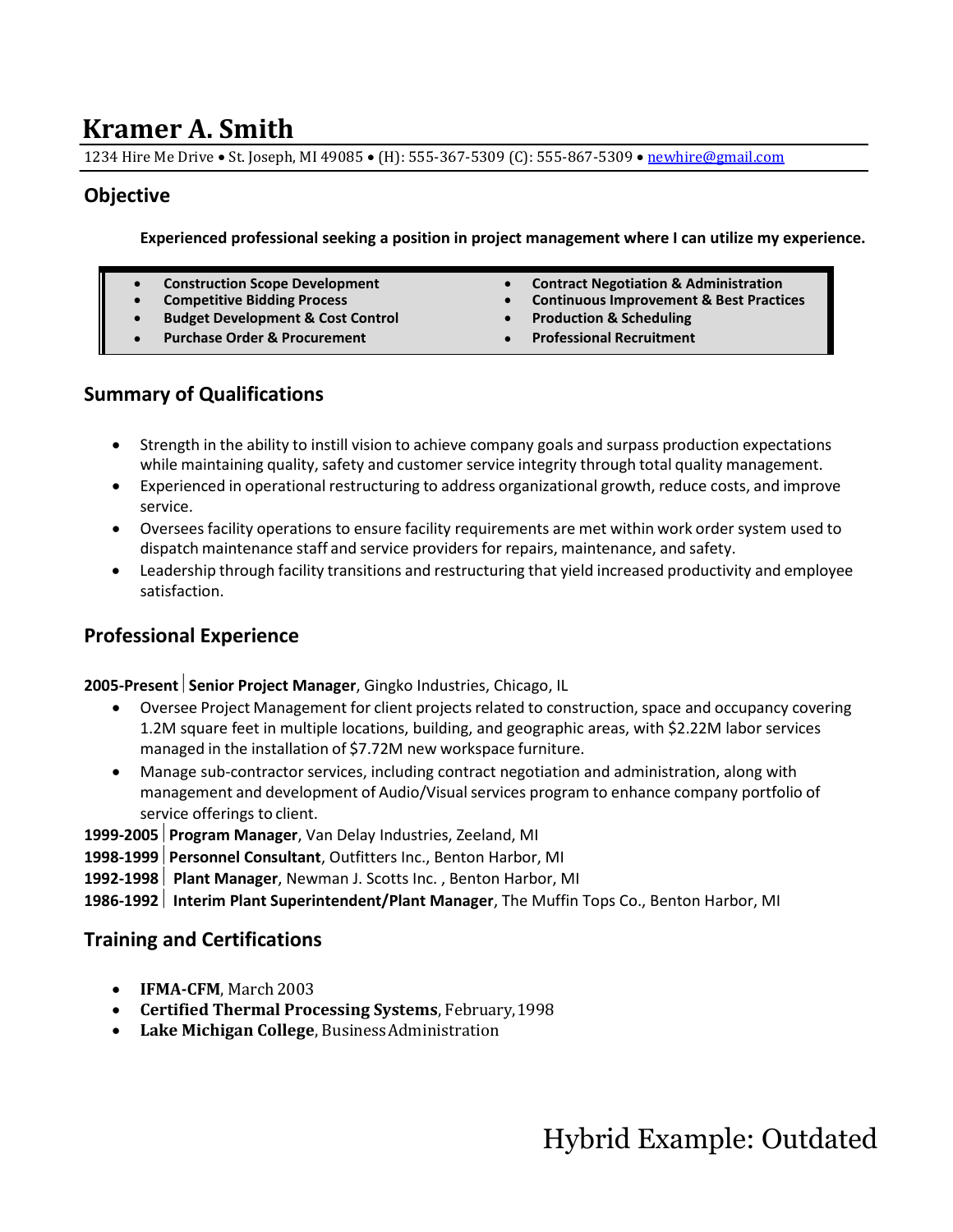### **Kramer A. Smith**

1234 Hire Me Drive • St. Joseph, MI 49085 • (H): 555-367-5309 (C): 555-867-5309 • [newhire@gmail.com](mailto:newhire@gmail.com)

**Facilities Manager**−**Project Manager**−**Strategic Planner** *with a proven track record in leading-edge facilities planning, design, and management. Innovative problem-solver who seeks root cause analysis to determine solutions and alternatives resulting in effective process improvements, increase productivity, and cost savings.*

#### **Core Skills**

- Construction Scope Development Contract Negotiation & Administration<br>
Competitive Bidding Process Continuous Improvement & Best Practi
	-
- Budget Development & Cost Control Production & Scheduling Purchase Order & Procurement
- Continuous Improvement & Best Practices<br>Production & Scheduling
	-

#### **Summary of Qualifications**

- Strength in the ability to instill vision to achieve company goals and surpass production expectations; while maintaining quality, safety, and customer service integrity through total quality management.
- Proven success in creating and implementing strategic plans, setting and administering budgets, development and accuracy of spreadsheet reconciling hours worked with invoice for cost allocation, and developing improved processes to meet both short and long term objectives.
- Experienced in operations restructuring to address organizational growth, reduce costs, and improve service.
- Oversees facility operations to ensure facility requirements are met within work order system used to dispatch maintenance staff and service providers for repairs, maintenance, and safety.
- Leadership through facility transitions and restructuring that yield increased productivity and employee satisfaction.

#### **Professional Experience**

2005-Present Senior Project Manager, Gingko Industries, Chicago, IL

- Oversee Project Management for client projects related to construction, space and occupancy covering **1.2M** square feet in multiple locations, building, and geographic areas, with **\$2.22M** labor services managed in the installation of **\$7.72M** new workspace furniture.
- Manage sub-contractor services, including contract negotiation and administration, along with management and development of Audio/Visual service program to enhance company portfolio of service offerings to client.

**1999-2005 Program Manager**, Van Delay Industries, Zeeland, MI

**1998-1999 Personnel Consultant**, Outfitters Incorporated, Benton Harbor, MI

**1992-1998 Plant Manager**, Newman J. Scotts Incorporated, Benton Harbor, MI

#### **Training and Certifications**

- **IFMA-CFM**, March 2003
- **Certified Thermal Processing Systems**, February, 1998
- **Lake Michigan College**, Business Administration

### Hybrid Example: Updated

**Comment [k3]:** Updated data to bold font, to bring attention to those items.

**Comment [k1]:** Removed objective and created a

**Comment [k2]:** Table taken out, so the resume works well with Applicant Tracking Systems

strong professional summary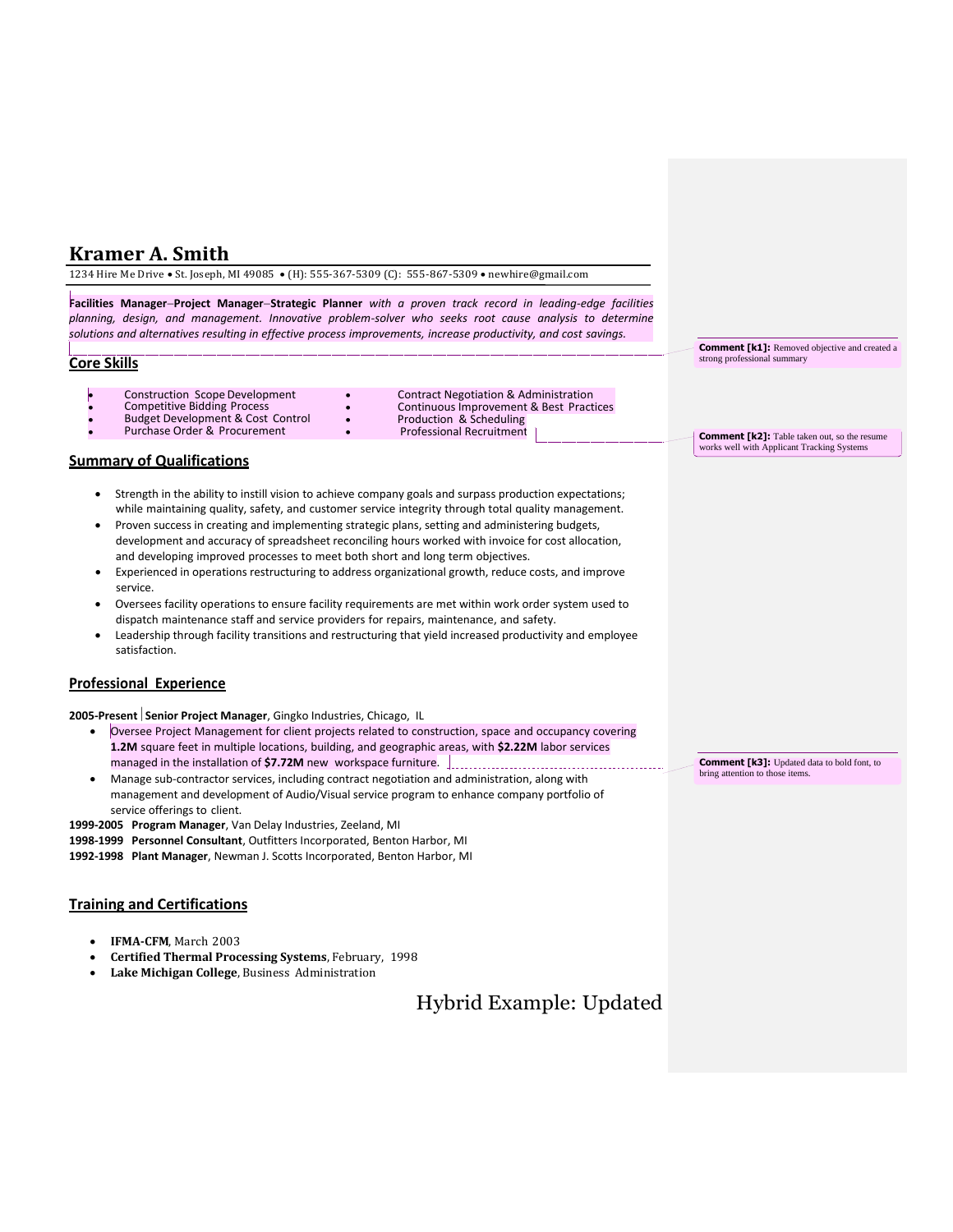## **Kramer A. Smith**

1234 Hire Me Drive • St. Joseph, MI 49085 • (H): 555-367-5309 (C): 555-867-5309 • [newhire@gmail.com](mailto:newhire@gmail.com)

**Facilities Manager**−**Project Manager**−**Strategic Planner** *with a proven track record in leading-edge facilities planning, design, and management. Innovative problem-solver who seeks root cause analysis to determine solutions and alternatives resulting in effective process improvements, increase productivity, and cost savings.*

### **Core Skills**

- 
- 
- Budget Development & Cost Control Production & Scheduling
- Purchase Order & Procurement Professional Recruitment
- Construction Scope Development Contract Negotiation &Administration
	- Competitive Bidding Process Continuous Improvement & BestPractices
		-
		-

### **Summary of Qualifications**

- Strength in the ability to instill vision to achieve company goals and surpass production expectations; while maintaining quality, safety, and customer service integrity through total quality management.
- Proven success in creating and implementing strategic plans, setting and administering budgets, development and accuracy of spreadsheet reconciling hours worked with invoice for cost allocation, and developing improved processes to meet both short and long term objectives.
- Experienced in operations restructuring to address organizational growth, reduce costs, and improve service.
- Overseesfacility operations to ensure facility requirements are met within work order system used to dispatch maintenance staff and service providers for repairs, maintenance, and safety.
- Leadership through facility transitions and restructuring that yield increased productivity and employee satisfaction.

### **Professional Experience**

**2005-Present** Senior Project Manager, Gingko Industries, Chicago, IL

- Oversee Project Management for client projects related to construction, space and occupancy covering **1.2M** square feet in multiple locations, building, and geographic areas, with **\$2.22M** labor services managed in the installation of **\$7.72M** new workspace furniture.
- Manage sub-contractor services, including contract negotiation and administration, along with management and development of Audio/Visualservices program to enhance company portfolio of service offerings to client.

**1999-2005 Program Manager**, Van Delay Industries, Zeeland, MI

**1998-1999 Personnel Consultant**, Outfitters Incorporated, Benton Harbor, MI

**1992-1998 Plant Manager**, Newman J. Scotts Incorporated, Benton Harbor, MI

### **Training and Certifications**

- **IFMA-CFM**, March 2003
- **Certified Thermal Processing Systems**, February,1998
- **Lake Michigan College**, BusinessAdministration

Hybrid Example: Updated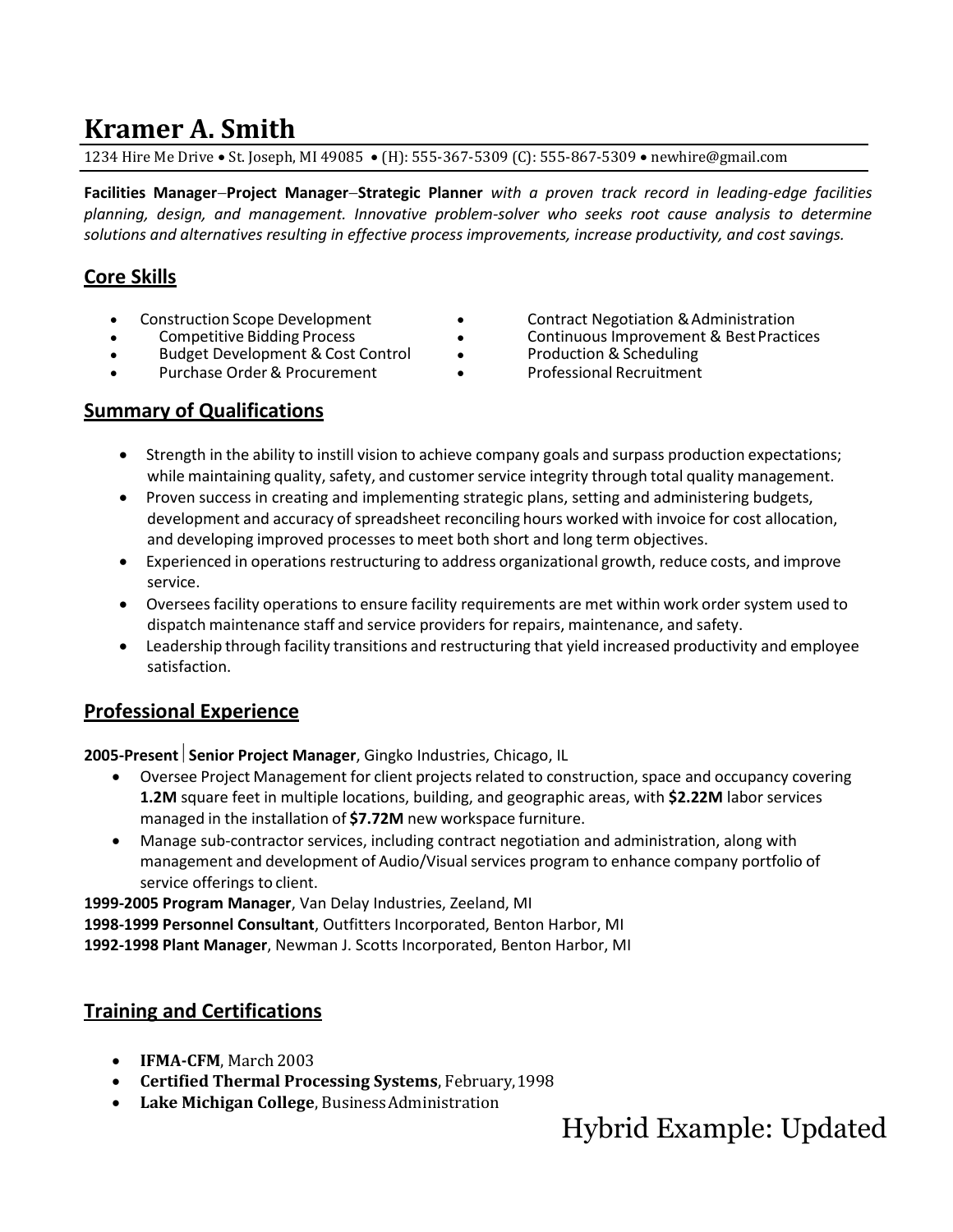# Cover Letters

| <b>CUSTOMIZE</b> your cover letter, never utilize the same cover letter or use a<br>generic one. |
|--------------------------------------------------------------------------------------------------|
| <b>OFFER</b> justification of why you are a good fit for the company.                            |
| <b>VERIFY</b> the name of the contact you are addressing the letter to.                          |
| <b>ELABORATE</b> on quantifiable/quantitative skills that make you a prime<br>candidate.         |
| <b>RESEARCH</b> to incorporate experience or values that align with the<br>company.              |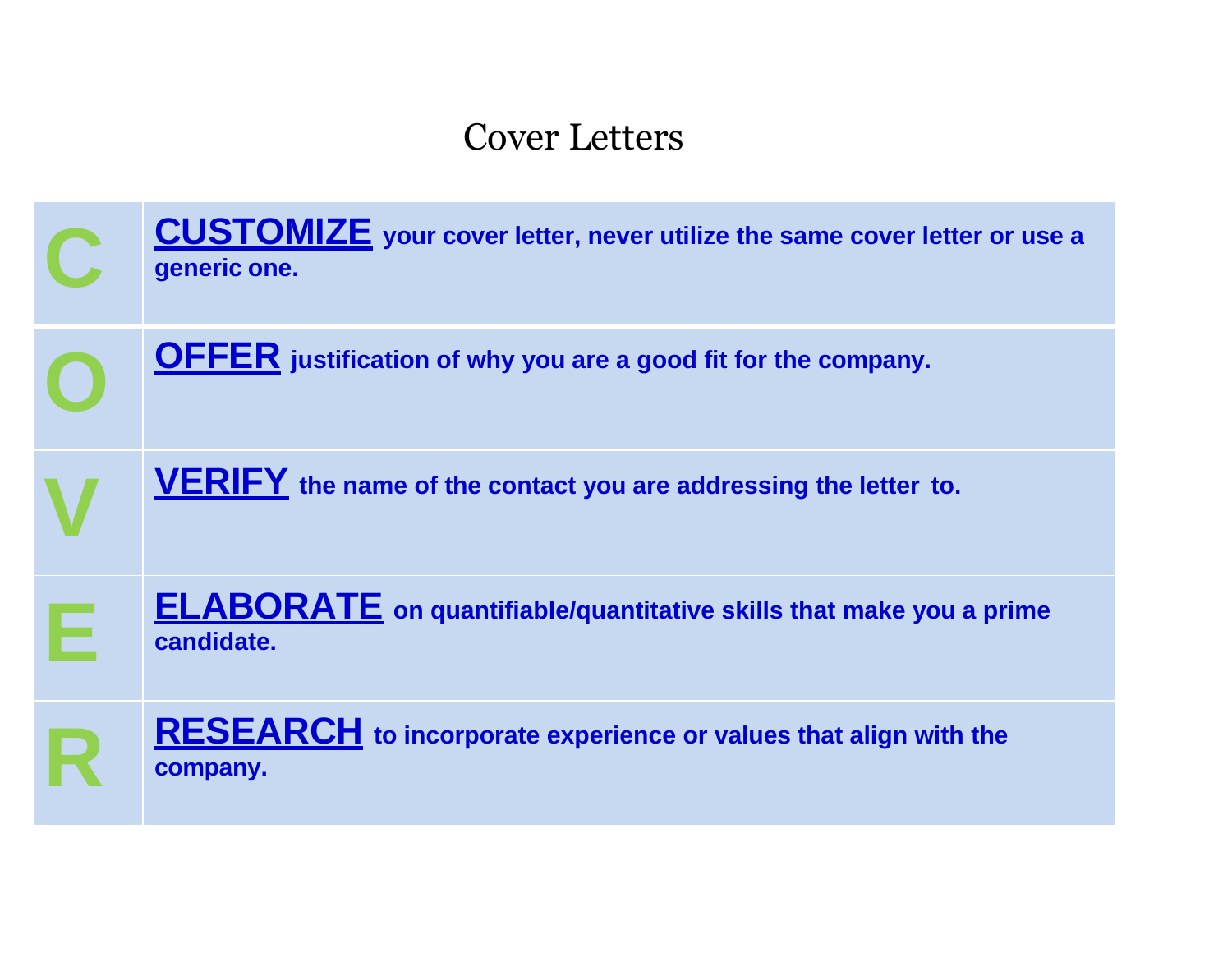# **John Vernier**

13654 Red Arrow Highway Paw Paw, MI 49079 Mobile: (269) 555-1219 [JV@gmail.com](mailto:JV@gmail.com)

March 03, 2016

Dear Mr. Nash:

I am contacting you in regard to the Employment Service Manager 14 position for Region 2 within Veterans' Employment Services. My professional and life experience, education, and personal drive make me an outstanding candidate for the manager position.

My experience with the State of Michigan as a Disabled Veterans' Outreach Program Specialist, coupled with my time in the United States Army and Army Reserve, gives me the proper background to be a successful manager within your Division. With over 19 years of military experience accompanied by a degree from a top-rated university, I have obtained and honed the skills required to succeed in this position. In my professional career history, I have over 16 years leadership experience with proficiency in personnel management, communication, assessment, training/instruction, mentoring, logistics, and administrative duties. I am disciplined, yet flexible, and have an exceptional ability to multitask. My motivation, dedication, and eagerness to thrive are proven by my upward movement through the ranks of the United States Army and Army Reserve.

I look forward to hearing from you in regards to my resume. At that time we can discuss the position, my qualifications, and how I can be a valuable addition to your management team. I can be reached using the telephone numbers and email listed above. Thank you in advance, and I look forward to speaking with you.

Cordially,

John Vernier

Traditional Cover Letter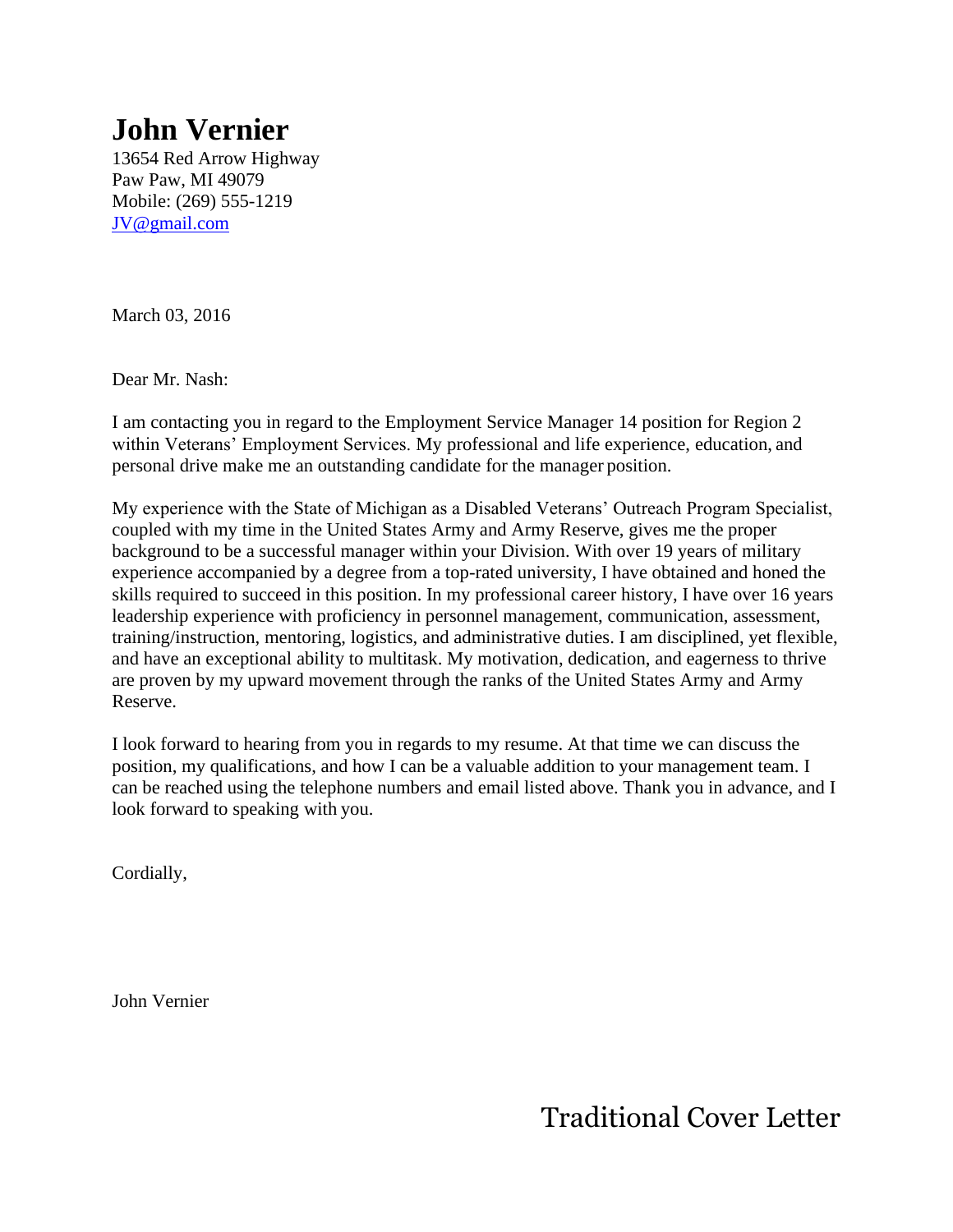## **Stephen Diego**

4545 Home Street Berkely, CA 94707 (510) 515-5151

January 23, 2016

Jean Cabrillo V.P., Operations, South America International Widget Corporation 222 Union Street San Francisco, CA 94110

Dear Jean Cabrillo,

This letter is to express my interest in the position as Systems Engineer for International Widget Corporation in South America, announced in the December job listing at the UC Berkeley Placement Center. I am also sending a resume, showing that my expertise exactly matches the requirements listed in the position announcement.

This position particularly caught my eye, as I recently read in the Wall Street Journal that International Widget is considering converting all in-house computers to Windows for DOS. I have a strong software background, and have just returned from a two-year stint in Argentina where I functioned as an independent computer specialist/programmer for a variety of businesses. Among other tasks, I installed and utilized Microsoft products, including Windows for DOS, and I have been developing applications in Microsoft Quick C for Windows. I earned a reputation among my clients for ensuring product satisfaction, and I would be happy to supply a list of client references.

I have always admired the success of International Widget, particularly in South America, where I findthe technical developments challenging and rewarding. I would very much enjoy discussing the possibility of our working together. I look forward to hearing from you.

Sincerely,

Stephen Diego

Traditional Cover Letter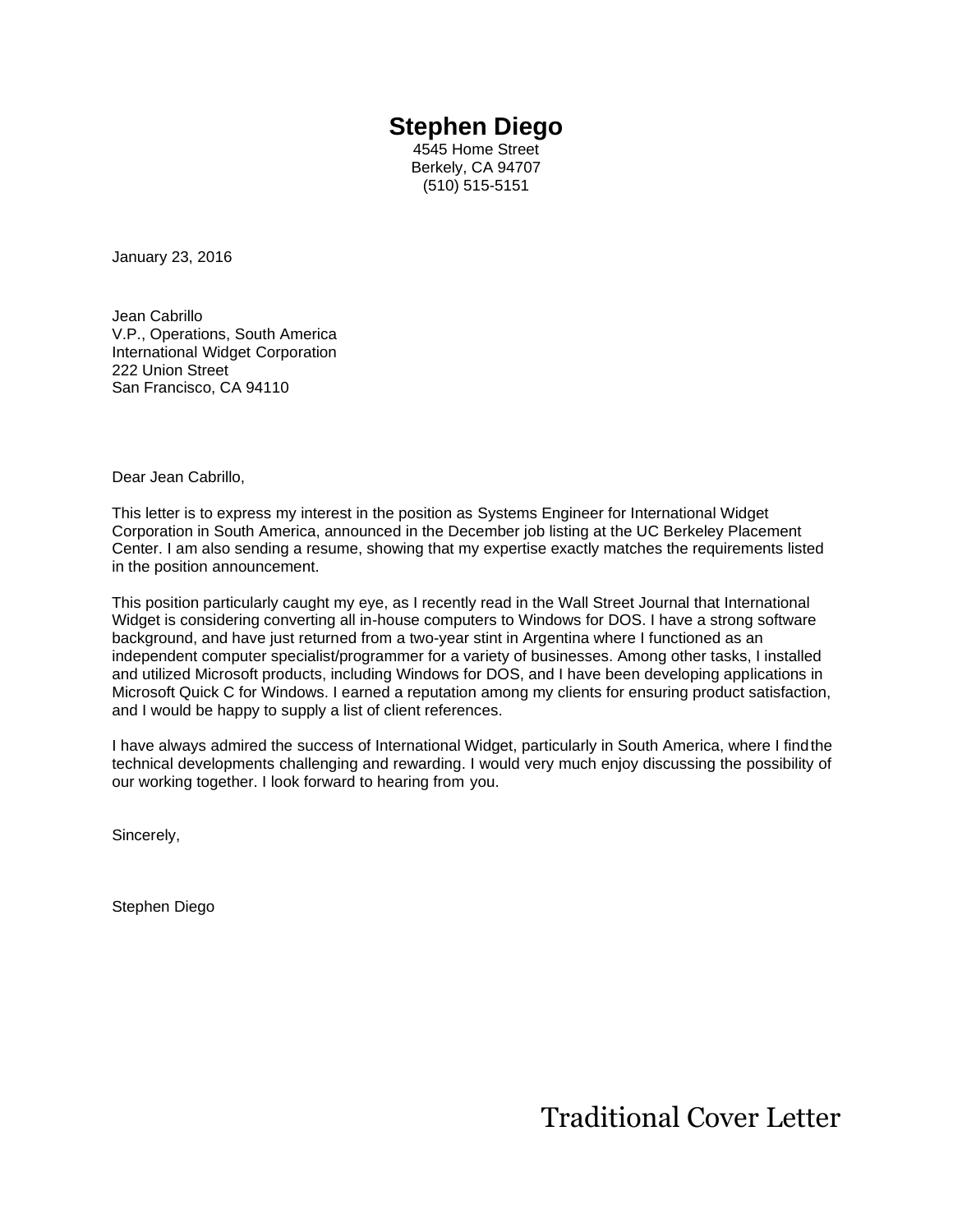# JOHN SMITH

499 West Main St | Benton Harbor, MI 49022 | (269) 927-179[9](mailto:JohnSmith@gmail.com) [JohnSmith@gmail.com](mailto:JohnSmith@gmail.com)

### **Highly skilled individual trained to prepare a skilled workforce for our community.**

February 23, 2015

Tami Strzyzykowski Berrien County DHS 401 Eighth Street Benton Harbor, MI 49022

I would like to express my interest in the Migrant Program Worker position.

Throughout my role as a Talent Development Specialist at Michigan Works, I have gained professional leadership growth and a passion for helping our local workforce community overcome any barriers that affect their employment retention. My qualifications that would complement the new opportunity are as follows:

- Ability to create and maintain high levels of efficiency andproductivity.
- Solid knowledge of triage techniques and career preparation.
- Comprehensive background in providing administrativefunctions.
- Assessing and identifying opportunities for process improvement.

I am committed in bringing continuous value to the operations of this organization. I look forward in discussing more in depth how my strengths align with your needs.

Sincerely,

John Smith

Bulleted Experience Cover Letter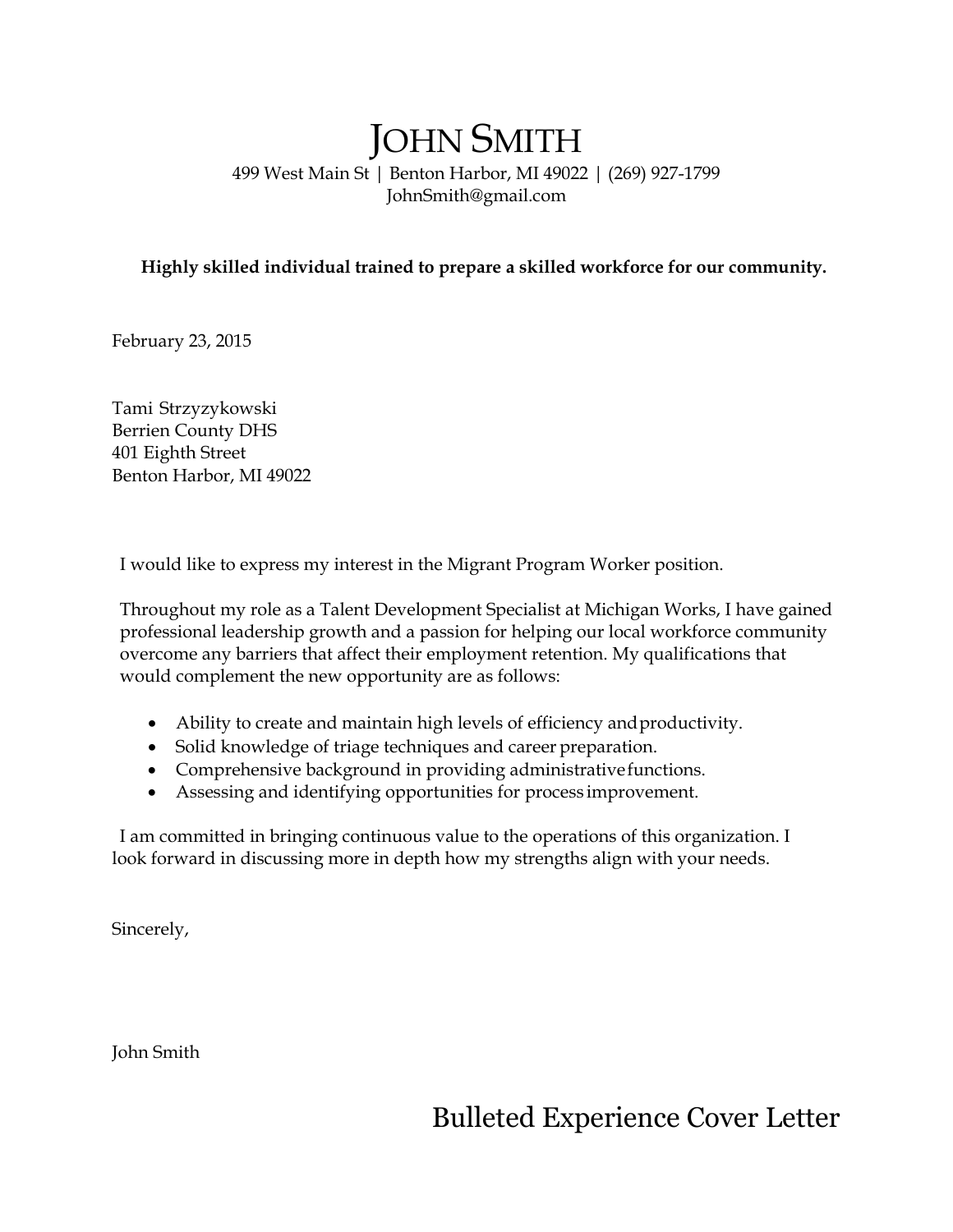February 22, 20XX

Dr. Michelle Rhodes Principal, Wolftrap Elementary School 1205 Beulah Road Vienna, VA 22182

Dear Dr. Rhodes:

I enjoyed our conversation on February 18<sup>th</sup> at the Family and Child Development seminar on teaching elementary children and appreciated your personal input about balancing the needs of children and the community during difficult economic times. This letter is to follow up about the Fourth Grade Teacher position as discussed at the seminar. I will complete my M.Ed. in Curriculum and Instruction at Virginia Tech in May 2016 and will be available for employment as soon as needed for the 2016-17 school year. My teacher preparation program at Virginia Tech has included a full academic year of student teaching. Last semester I taught second grade and this semester am teaching fourth grade. These valuable experiences have afforded me the opportunity to:

- $\triangleright$  Develop lesson plans on a wide range of topics and varying levels of academic ability.
- $\triangleright$  Work with emotionally and physically challenged students in a total inclusion program.
- ➢ Observe and participate in effective classroom managementapproaches.
- $\triangleright$  Assist with parent-teacher conferences and complete in-service sessions on diversity, math and reading skills, and communityrelations.

My experience includes work in a private day care facility, Rainbow Riders Childcare Center, and in Virginia Tech's Child Development Laboratory. Both these facilities are NAEYCaccredited and adhere to the highest standard. At both locations, I led small and large group activities, helped with lunches and snacks, and implemented appropriate activities. Both experiences also provided me with extensive exposure to the implementation of developmentally appropriate activities and materials.

I enthusiastically look forward to putting my knowledge and experience into practice in the public school system. I can be reached at (540) 555.7670. Thank you very much for your time and consideration.

Sincerely,

Donna Harrington

Networking Cover Letter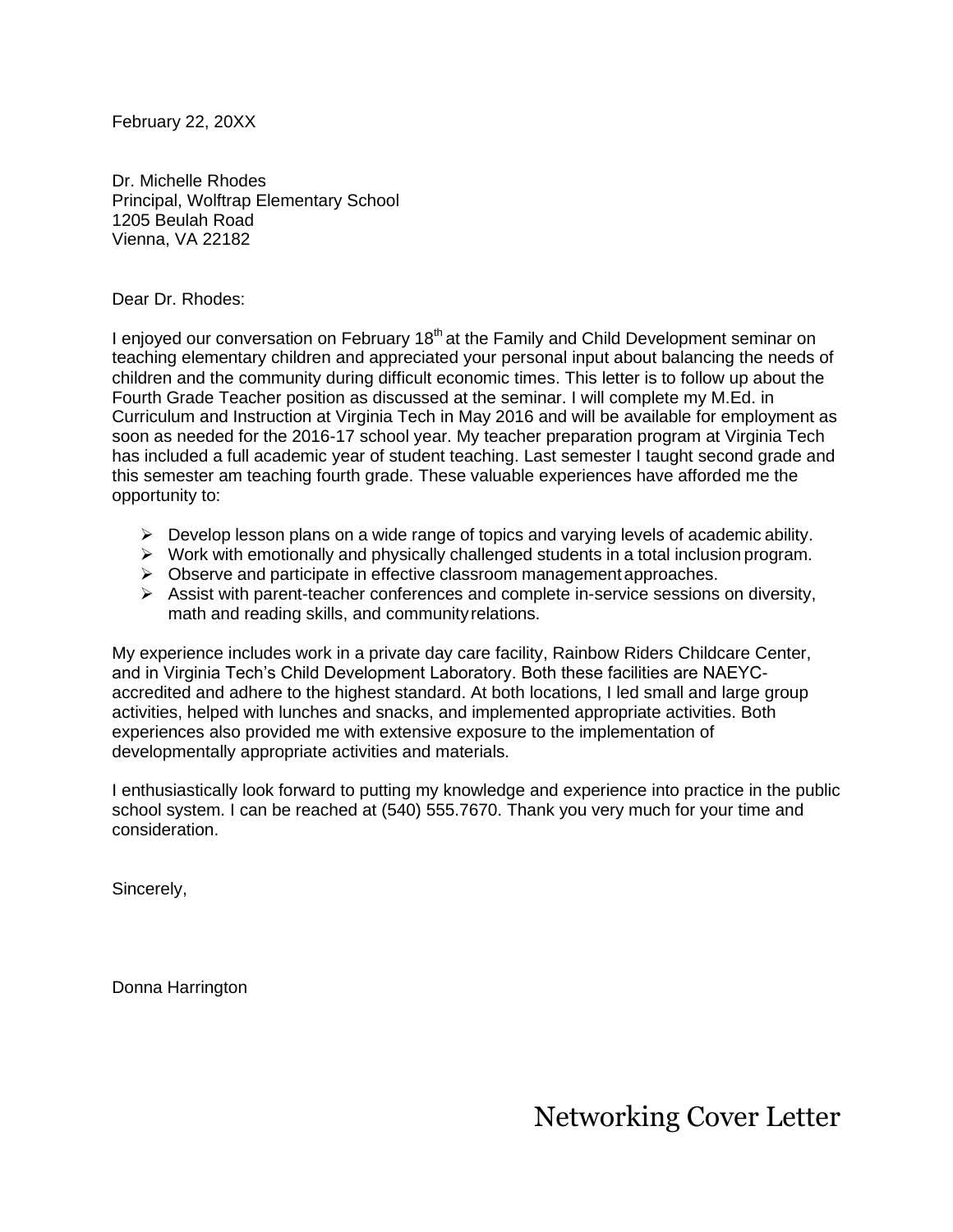

# RESOURCES

[WWW.MITALENT.ORG](http://www.mitalent.org/)

[WWW.ONETONLINE.ORG](http://www.onetonline.org/)

[WWW.GREATRESUMESFAST.COM](http://www.greatresumesfast.com/)

[WWW.JOBSCAN.CO](http://www.jobscan.co/)

[WWW.LINKEDIN.COM](http://www.linkedin.com/)



Michigan Works! is an Equal Opportunity Employer/Program. Auxiliary aids and services are available upon request for individuals with disabilities. Michigan Relay Center: 711 Voice and TDD. Michigan Works! is a partner of American Job Centers.